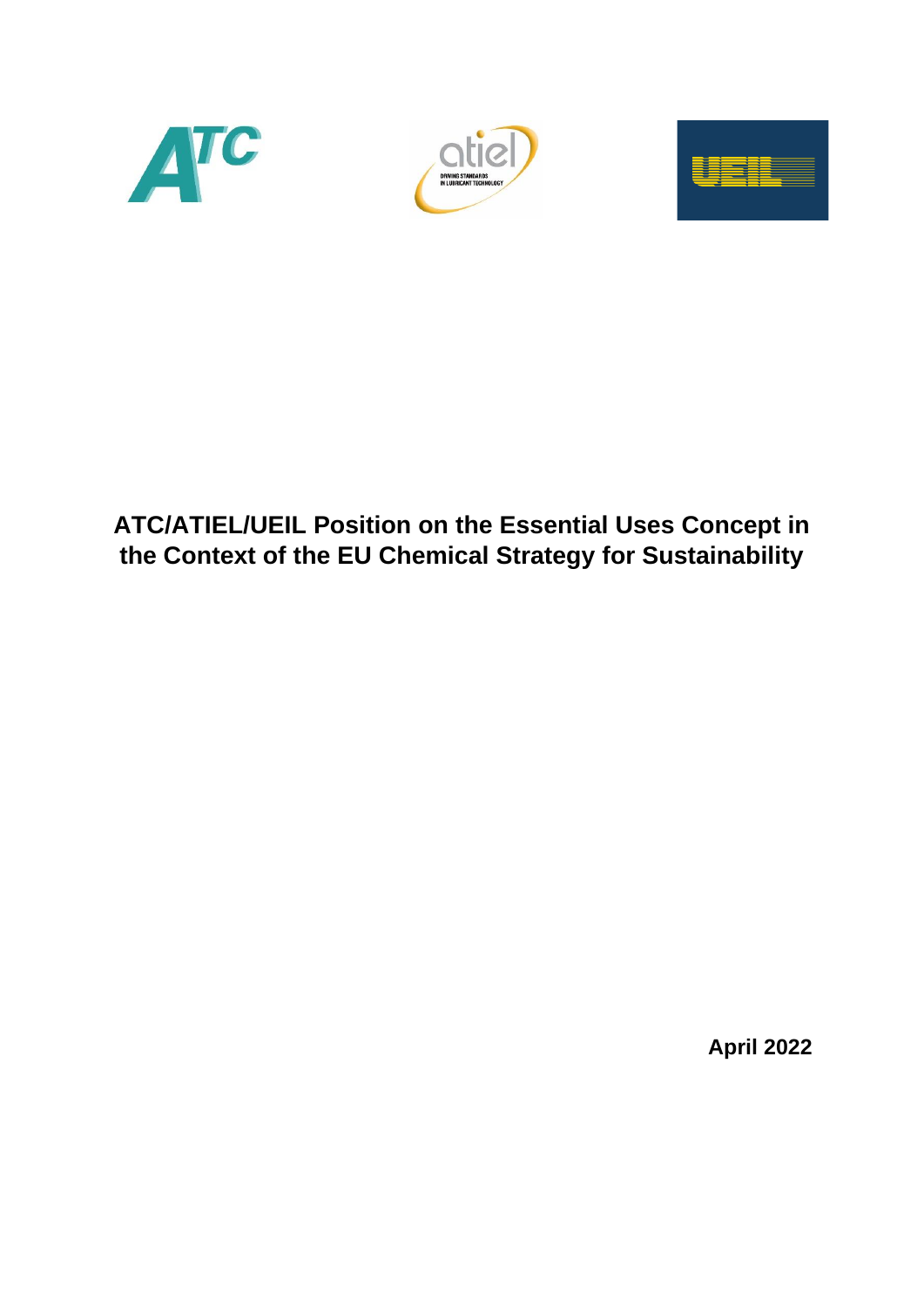## **ATC / ATIEL / UEIL POSITION**

## **The Essential Uses Concept in the Context of the EU Chemical Strategy for Sustainability**

### **1. Introduction**

ATC, ATIEL and UEIL embrace the spirit of the EU Green Deal and the EU Chemical Strategy for Sustainability (CSS). Indeed, we fully recognise that industry has a role to play in tackling the societal and environmental challenges we face and in achieving the objectives set out by the EU Commission.

That said, we also believe that regulatory actions should be taken following a holistic approach, balancing the several trade-offs at play and considering the interdependencies that characterise a complex society. For example, a restriction or ban of a chemical based on hazard properties alone could lead to the adoption of a different process/product that may result in even more severe environmental/health impacts and potential sustainability deficits, when the whole lifecycle of the chemical is taken into account.

### **2. The Essential Uses concept**

The CSS seeks to achieve protection of the environment, consumers and vulnerable groups by intensifying efforts to remove chemicals of concern from the market and allow their use only when proven to be "essential for society". This is the Essential Uses concept that the CSS introduces and would allow the continued use of such substances of concern, only when necessary for health, safety or for the functioning of society and if there are no suitable alternatives that are acceptable from a health & safety perspective.

#### **3. General concerns of the Lubricant and Fuels Additives industry**

A further shift towards a hazard-based approach in managing chemicals (described as the "*generic approach to risk management*" in the CSS) would not be scientifically sound, nor would it comply with the proportionality principle enshrined in EU law. Hazardous substances for which safe use can be demonstrated by the control and management of risks, should not be restricted or banned when there are no technically/economically viable alternatives, or the use is considered "essential" to society.

Restrictions and bans in these circumstances, as well as being disproportionate, would also make the European industry less competitive. In addition, wide scope bans or restrictions of groups of chemically related substances will be particularly damaging to certain economic sectors, especially in applications where strict performance and safety requirements exist and substitution options are limited or non-existent.

Establishing what constitutes an Essential vs a Non-Essential Use will be hugely complex, subjective and likely to vary over time. Industry seeks predictability and stability via transparent, scientifically sound and risk-based decision making.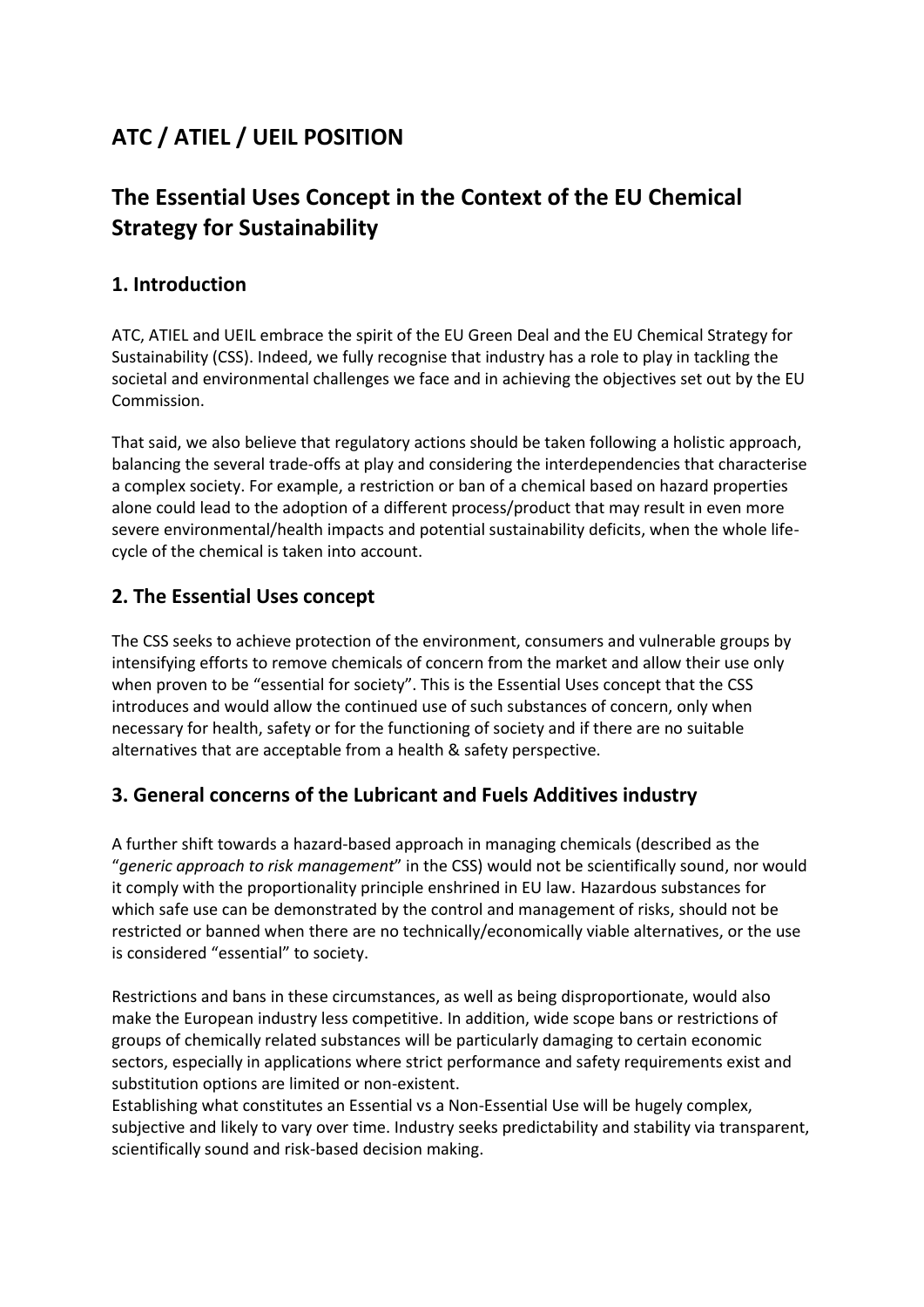An acceleration of substitution of hazardous chemical substances purely on the basis of perceived "non-essentiality" as judged against poorly defined criteria should be avoided, as this could lead to "bad substitution". In other words, substitution with potentially less hazardous substances may come with sustainability downsides for the whole life-cycle, so undermining the very objectives of the European Green Deal. Examples from the lubricant and fuel additives industry of the sustainability credits that chemicals can bring are given below.

#### **4. Essentiality of Lubricant and Fuel Additives**

Lubricant and Fuel Additives are used in multiple applications, such as wind turbines, internal combustion engines, electric mobility, hydraulic systems, transmission systems, metal working and other industrial / manufacturing processes and hence are critical to the EU economy.

Modern, high performing, lubricants and fuels allow equipment and vehicle manufacturers to comply with increasingly stringent fuel efficiency, equipment durability and emissions targets, thereby directly benefitting the economic and societal needs of the European population.

In addition, their growing relevance in the e-mobility sector is also going to play a crucial role in the decarbonisation of transport.

The substances placed on the market by the additives industry as represented by the ATC, ATIEL and UEIL are all (where relevant) REACH-registered and, therefore, their hazards and risks well known, fully assessed, transparently communicated and the associated risks adequately managed.

As well as imparting critical and essential technical performance characteristics to lubricants and fuels (e.g. detergency, dispersancy, anti-oxidancy, flow improvement, etc), additives also contribute to the sustainability goals of the Green Deal and CSS by:

- Maintaining durability of engines, transmission systems and other technologies, so increasing service intervals;
- Increasing drain intervals for lubricants, thus reducing use of mineral oils and other chemicals;
- Enhancing fuel economy and reducing carbon dioxide emissions;
- Reducing particulate and NOx emissions;
- Allowing for the use of alternative fuels derived from renewable / bio resources;
- Enabling original equipment manufacturers to meet the demands of both legislators and consumers in terms of fuel economy, emissions and use of fuels with certain environmental quality specifications (e.g. low sulphur);
- Allowing distillates to flow under different and extreme temperature conditions, so avoiding the seasonal need for different oil grades.

Because of their fundamental importance to the transport sector (which is itself an "essential industry") and for the production of renewable energy, lubricant and fuel additives must be deemed to be essential to the proper functioning of the economy.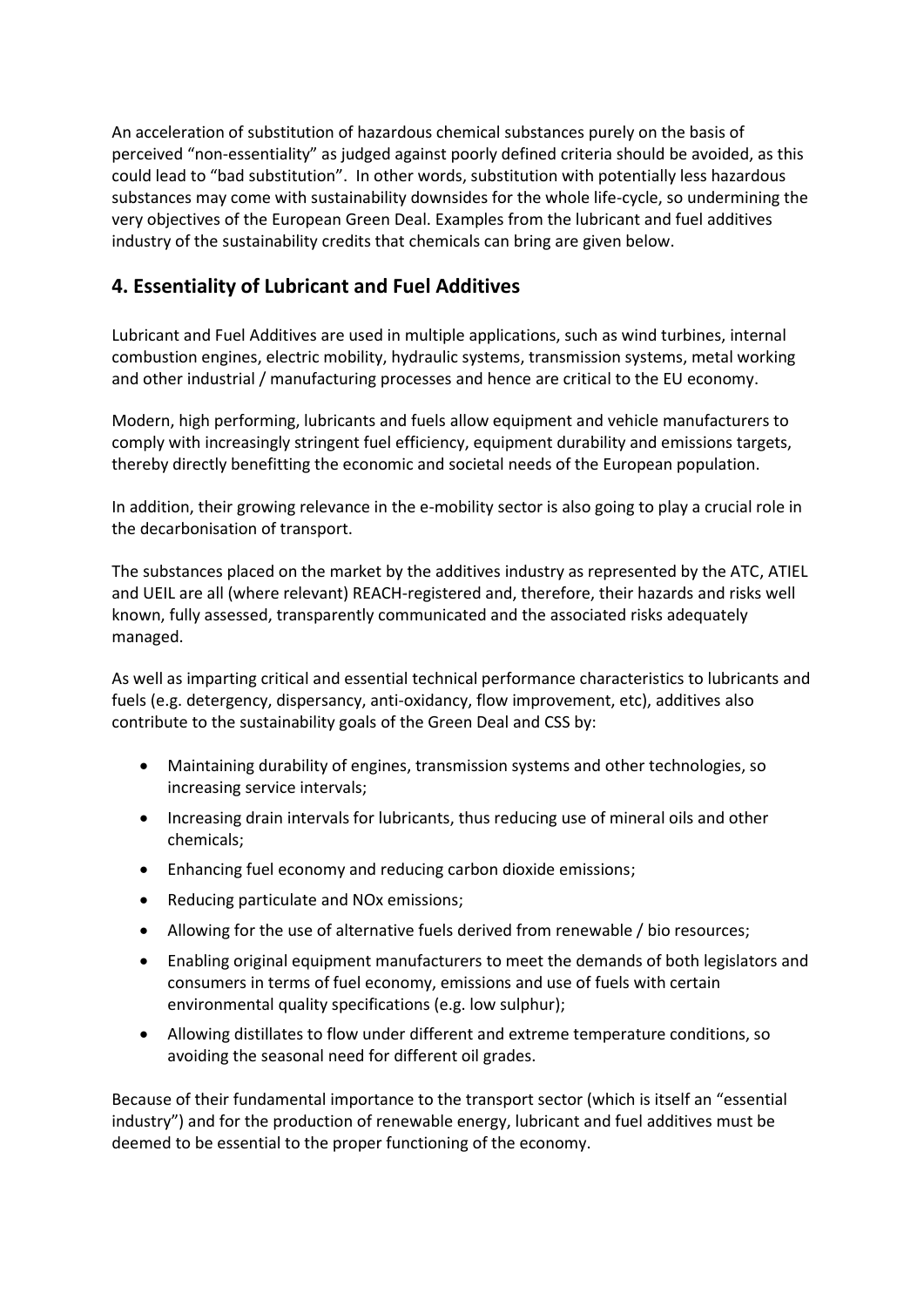## **5. Conclusion**

ATC, ATIEL and UEIL believes that the use of lubricant and fuel additives are essential for society and contribute to the goals of the Green Deal and the CSS. An assessment of Essentiality should only be considered as a last step in regulatory decision-making processes and only when risk cannot be adequately managed. An assessment of essentiality based on poorly defined/overly simplistic criteria should not form the basis of screening to fast-track the restriction of certain hazardous substances that may otherwise be beneficial to society and whose risks are well managed.

Furthermore, the essential use concept must be applied in a transparent and predictable way, with decision-making involving all interested stakeholders.

The proportionality principle enshrined in EU law should be respected, while competitiveness of the EU economy should be protected as one of the main aims of REACH.